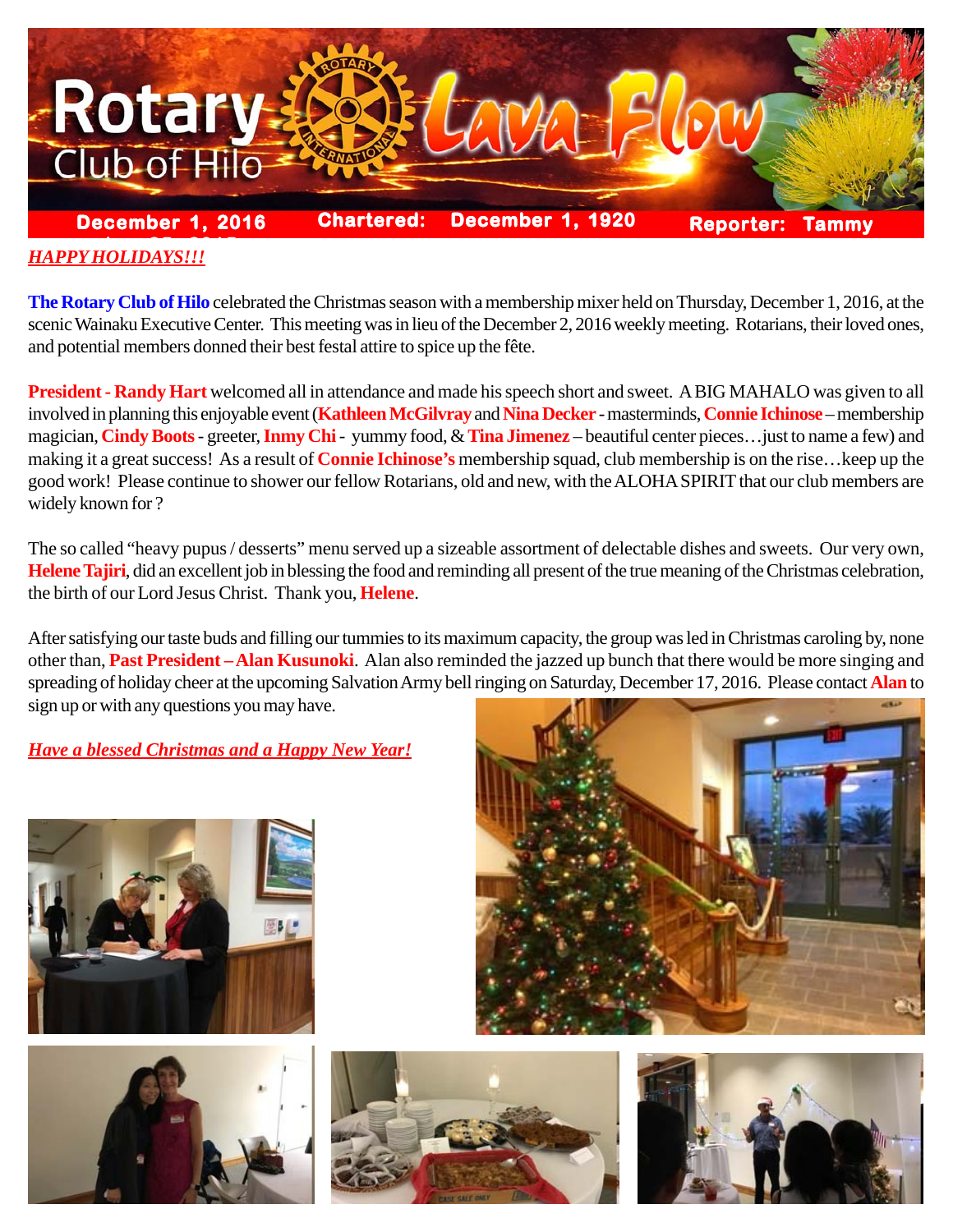# *Birthdays:*

 **Kui Costa** December 12  **Michael Meyer** December 15  **Reese Mates** December 19  **Eddie Hara** December 24  **Gay Porter** December 31

#### *Club Anniversary:*

 **Russ Oda** December 2, 1966 (50)  **Tina Jimenez** December 5, 2014 (2)  **Jim Cheney** December 8, 1988 (28)  **Steve Handy** December 19, 2003 (13)

### *Wedding Anniversary:*

 **Marcia & Gary Prose** Dec. 1 (47)  **Russ & Aki Oda** Dec. 14 (64)  **Donnie Demuth & Suprina Dorai** Dec. 16 (5)  **Ron & Glynnis Dolan** Dec. 22 (43)  **Wally & Malia Wong** Dec. 22 (23)  **Robert Fox & Nina Buchanan** Dec. 27 (8)

### *Announcements:*

)

 **Dec. 9 - Susan Maddox Envision Mauna Kea - Land Use Dec. 14 - Kamana Sr. Center Luncheon Dec. 16- Roberta Chu Celebrating Bobby Fujimoto's 57 years in Rotary and HPM's contributions to our community**

- President **Randy Hart**
- Past President **Wally Wong**
- President Elect **Steve Handy**
- Vice President **Mitch Dodo**
- Secretary **Treena Breyfogle**
- Treasurer **Corey Kawamoto**
- Sergeant at Arms **Dirk Yoshina**
- Rotary Foundations **Kerry Glass**
- Membership **Connie Ichinose**
- Public Relations **Marcia Prose**
- International Service **Stew Hussey**
- Community Service **Reese Mates**
- Vocational Service **Cindy Boots**
- Club Service **Kui Costa**
- New Generations **Gail Takaki**

- Hilo Rotary Club Foundation **Lisa Rantz**
- 
- Hawaii Rotary Youth Foundation **Mitchell**











Photographer: Tammy Silva









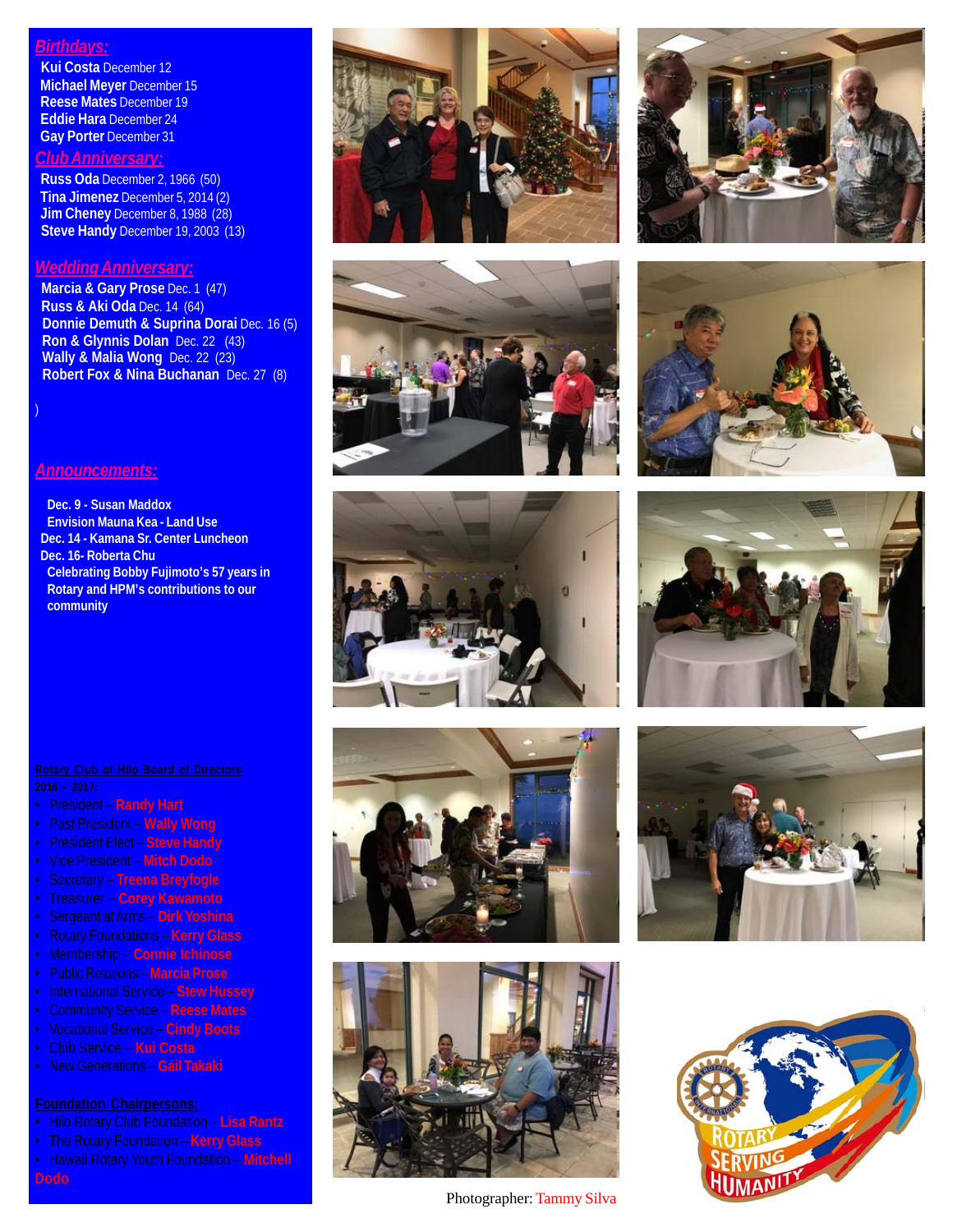